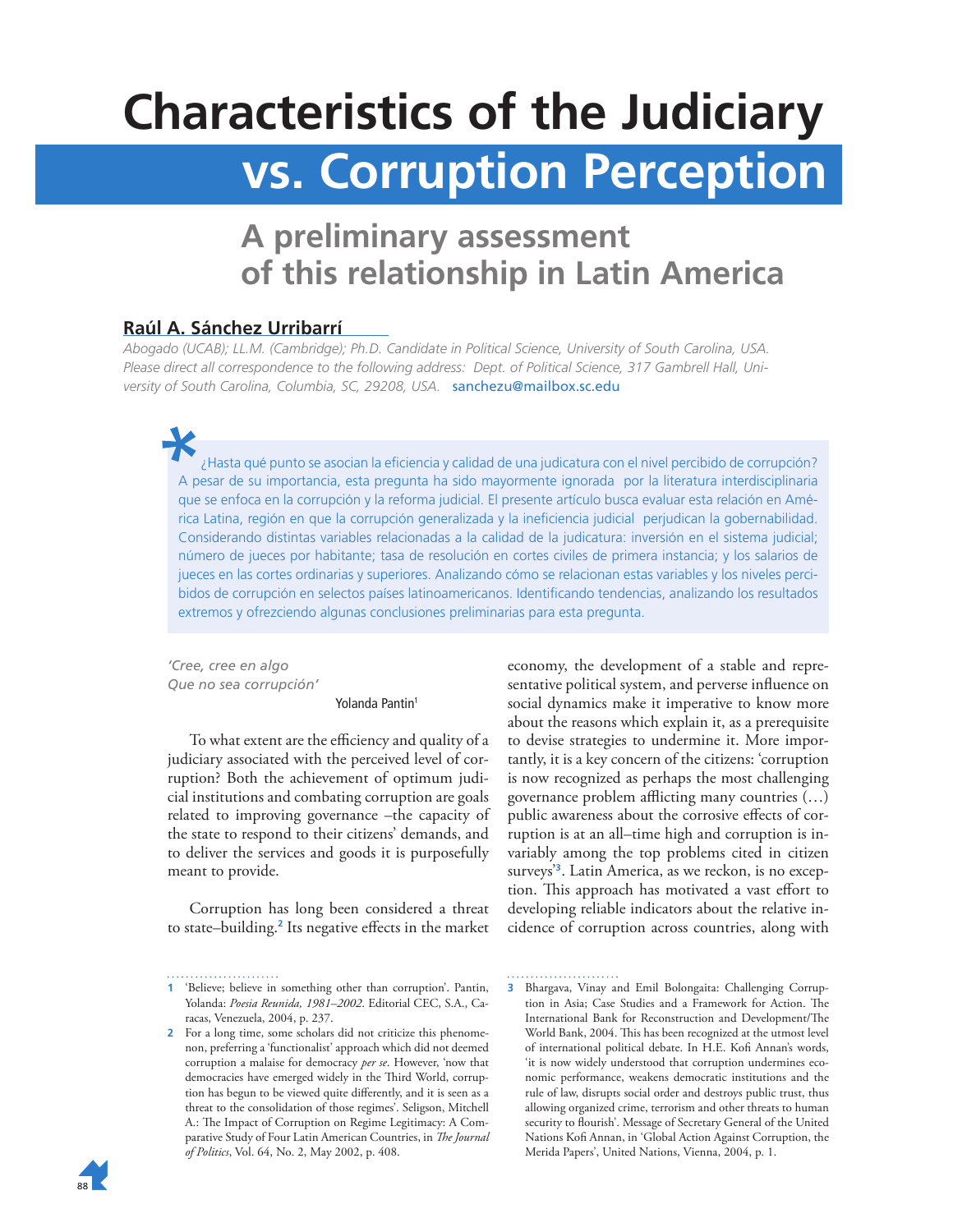sophisticated studies at the macro and micro levels about why corruption is considered 'graver' in some polities than others.

On the other hand, common sense indicates that a poorly organized and/or underachiever judicial system should be associated with higher levels of corruption. One of the key mechanisms to deter corruption is arguably the existence of a system to

denounce, prosecute and punish malfeasants. An ineffective judiciary should, in theory, be hampered to provide a net to catch those involved in corruption activities. On the other hand, beyond crime prevention, courts that solve conflicts promptly, especially those against abuses of power by the state or day–to– day civil or commercial conflicts, reduce the need for 'alternative' methods that would involve bribing or fraud. Hence,

a judicial system working efficiently should increase constraints upon corruption wrongdoers, and make it more difficult to perform the actions through which they extract benefits, *.i.e.* increase the costs associated with engaging in rent–seeking.

The eventual existence of judicial crusades against corruption has involved the open prosecution and impeachment of high–position office–holders, including heads of State. Alas, although events such as these can give occasional widespread fame and legitimacy to a country's judiciary, this unfounded celebrity can give a misleading impression. What really matters is to achieve a systematic, consistent capacity to deal with cases of administrative and political corruption and, more generally, an aptitude to deliver the 'goods' of justice: To solve conflicts in fair, efficient and predictable ways, with due regard to the Law and in a timely manner. Judicial fighting against corruption should mean more than isolated messages of good will.

However, an assessment of the relationship between the characteristics and performance of a judiciary, and corruption perception, is not as simple as it might first seem. The multiple phenomena that we refer to as 'corruption' are quite often not easy to observe or assess. Furthermore, institutional, structural and cultural factors altogether may play different substantial roles in the explanatory equation of corruption, and the great number of interrelations between these different variables hinders our ability to make accurate generalizations.**<sup>4</sup>**

**4** In this regard, see Treisman, Daniel: The Causes of Corruption: A Cross National Study. *Journal of Public Economics* 76, 399–458.

. . . . . . . . . . . . . . . . . . . .

On the other hand, cross–country assessments of features or dynamics of judicial systems are cumbersome as well, especially because it is only in recent times that reliable and comparable data in Latin America and other parts of the world has been available more easily. Traditionally, governments lacked genuine interest in collecting such information.**<sup>5</sup>** As with the case of the comparative analysis of judicial independence, a sister topic, it is difficult to devise sound measurement strategies to

> assess the quality and performance of judicial systems.**<sup>6</sup>**

**common sense indicates that a poorly organized and/or underachiever judicial system should be associated with higher levels of corruption.** 

**...** 

To contribute to fill this gap, I take a first step to assess the relationship between some basic indicators related to the quality/ efficiency of the judiciary, and the incidence of corruption. I focus on Latin America, a region where both the quality of judicial institutions has

been consistent and severely criticized, and corruption, it all its different manifestations, is considered a heavy burden.<sup>7</sup> This region has been the beneficiary of significant efforts to combat failing judicial systems and widespread corruption, through special programs commanded by governments, multilateral institutions, non–governmental organizations, and so forth; via special programs of assistance in areas such as the protection of human rights, the implementation of alternative dispute resolution mechanisms, and judicial administration. Hence, a

. . . . . . . . . . . . . . . . . . .

- **5** There are two main reasons for the lack of data available: 'First, national judiciaries were not historically concerned with performance data; they are only now beginning to gather relevant information in a systematic basis. Second, comparative law scholars have not tended to show an interest in quantitative data on judicial efficiency, preferring qualitative comparisons instead. An exception to this trend was a 1979 study, headed by John Merryman, David Clark and Lawrence Friedman, compiling extensive legal data for six countries in Latin America and Europe over the period between 1945–1970'.See Dakolias, Maria: Court Performance around the World: A Comparative Perspective. World Bank Technical Paper; No. 430. *The World Bank*, Washington, D.C., 1999, pp. 2–3. In recent years, a number of interesting datasets have been released with the purposes of increasing public awareness about the judicial system, and ease and increase scholar and professional efforts to understand the reasons and consequences of its dynamics. A parallel, and much welcome, increase in the volume and quality of comparative assessments of courts has accompanied this trend, making their analysis more feasible.
- **6** Positive analysis of judicial independence has proven truly problematic for similar reasons. Scholars still struggle to agree on the best way to define what it is, and how it should be measured. For a recent discussion in this regard, see Hayo, Bernd and S. Voigt: Explaining *De Facto* Judicial Independence. *International Center for Economic Research*. Working Paper Series, Nº 1, 2004.
- **7** *See* Prillaman, William C.: *The Judiciary and Democratic Decay in Latin America: Declining Confidence in the Rule of Law*. Praeger, Greenwood Publishing Group Inc., Westport, Connecticut, USA. 2000.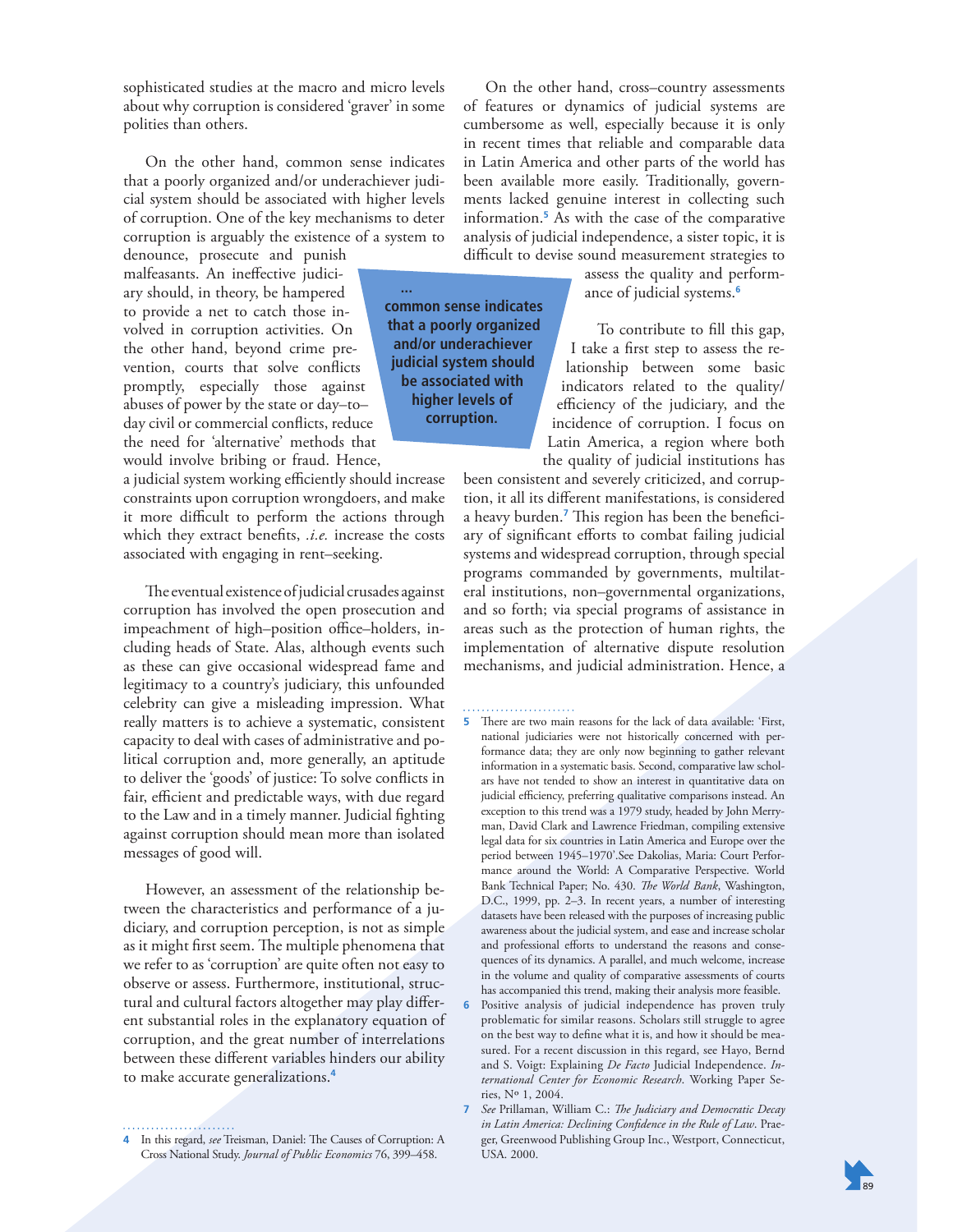snapshot of the region's status in different judicial indicators with regards to corruption, the quintessential malaise in developing democracies, also gives us a sketch of where we are standing in the process of crafting the rule of law in these polities.

The first task in any study about corruption is to agree on its definition, and on an adequate measurement strategy to assess it.**<sup>8</sup>** Both issues are difficult and have hampered cross–country study in the past.**<sup>9</sup>** Corruption in fact can be examined from many different perspectives, and the choice of any of them influences the method selected to perform the study.<sup>10</sup> The phenomenon has been described as 'the provision of material benefits to politicians and public officials in exchange for illicit influence over their decisions'**<sup>11</sup>** or, more commonly, as the 'use of public office for private gain'.<sup>12</sup> This definition includes disparate modalities of embezzlement, fraud, petty crime, judicial misfeasance, and other forms of misappropriations of state's resources and wrongful allocation of public goods.

At this stage of the analysis, it is better to follow a general approach, to reject distinctions made among different types of corruption activities, and to get around the idiosyncrasies of each country with regards to what constitutes a corrupt act. We know that, 'what is corruption to some may not be

- **8** 'Corruption is an elusive phenomenon that is difficult to capture in a single crisp definition', Kunicová, Jana and Susan Rose–Ackerman: Electoral Rules and Constitutional Structures as Constraints on Corruption. *British Journal of Political Science*, Vol. 35, 2005, p. 576.
- **9** 'At a minimum, two crucial issues hinder generalizable explanations of political corruption. First, the term "corruption" defies clear conceptualization and precise definition. Second, methodological pitfalls plague the operationalization and measurement of political corruption'. Lancaster, Thomas and Gabriella R. Montinola: Toward a Methodology for the Comparative Study of Political Corruption. *Crime, Law and Social Change*. 27 (3–4), 185–206, p. 185.
- **10** Definitions are summed up in two groups: 'One set conceptualizes corruption as deviation from some standard, such as the public interest, legal norms *and* moral standards sanctioned by the people. The second set of definitions associates corruption with system–level attributes, such as patrimonialism (as opposed to rational legal bureaucracy), primordial notions of the public interest (as opposed to the civic notion), or systems in which bureaucrats regard public office as private business'. Kunicová and Rose–Ackerman, *Op. Cit.*, pp. 576–577.
- 11 Weyland, Kurt: The Politics of Corruption in Latin America. Journal of Democracy, Vol. 9, April 1998, pp. 108–121; consulted on–line at: http://muse.jhu.edu.pallas2.tcl.sc.edu/journals/journal\_of\_democracy/v009/9.2weyland.html
- **12** Rose–Ackerman, Susan: Corruption and Government. Causes, Consequences and Reform. Cambridge University Press, Cambridge, England, 1999.

corruption to others'.**<sup>13</sup>** Furthermore, corruption is not always considered illegal. In fact, corruption disguised under legal robes is often more difficult to assess. However, for the purposes of assessing the relationship between judicial systems and the 'general' phenomenon of corruption, let us center our attention in the violation of that said 'public order' that the judiciary is meant to uphold and protect in a State. Sometimes, this will refer to the abstract possibility of submitting minor acts of corruption to trial, in others it will refer to the ability of courts to reject undue influences from powerful economic or political actors. By presuming, at least, that the control of these different expressions of corruption is performed by courts, that legal mechanisms have an influence in the transparency of the public sector; that is, by *assuming the logical importance of this connection*, we can figure out that there is an *abstract* dimension in which this analysis is feasible and necessary.

Now, the measurement of a real, true, objective level of corruption, as such, is basically unfeasible. Even counting the cases of embezzlement, fraud, and others of a similar sort that are tried before local courts at any point in time would not allow us to determine with accuracy the level of corruption of a given country. In many countries where corruption is low and almost unnoticeable, one could find a deceiving high rate of corruption–related crimes per inhabitant, because it embodies conducts rejected by society and punished accordingly. In other countries where corruption is high, there might be a very small number of cases of prosecution of corrupt acts, because the phenomena in question are too widespread, up to the point that they become a social norm, and/or are not illegal, and/or because of the lack of institutional capacity to monitor them. Moreover, differences in terms of criminal prosecution systems and political idiosyncrasies could enervate the possibility of obtaining comparable data. A look at the prevailing literature on the topic in general leads to a similar conclusion.<sup>14</sup> Thus, this is an incorrect strategy.

Therefore, we need to rely on data focused on the people's *perception* of corruption. There are several available datasets, based upon different surveys of people working or residing in different countries, about how pervasive they believe corruption is in their respective environments. Sophisticated combined instruments have been prepared based on

**13** Lancaster and Montinola, Op. Cit., p. 188.

**14** See, for all, Graf Lambsdorff, Johann: Consequences and Causes of Corruption –What do we know from a Cross–Section of Countries? At University of Passau's web–site, accessed on March 30, 2006: http://www.wiwi.uni–passau.de/fileadmin/dokumente/ lehrstuehle/lambsdorff/downloads/Corr\_Review.pdf

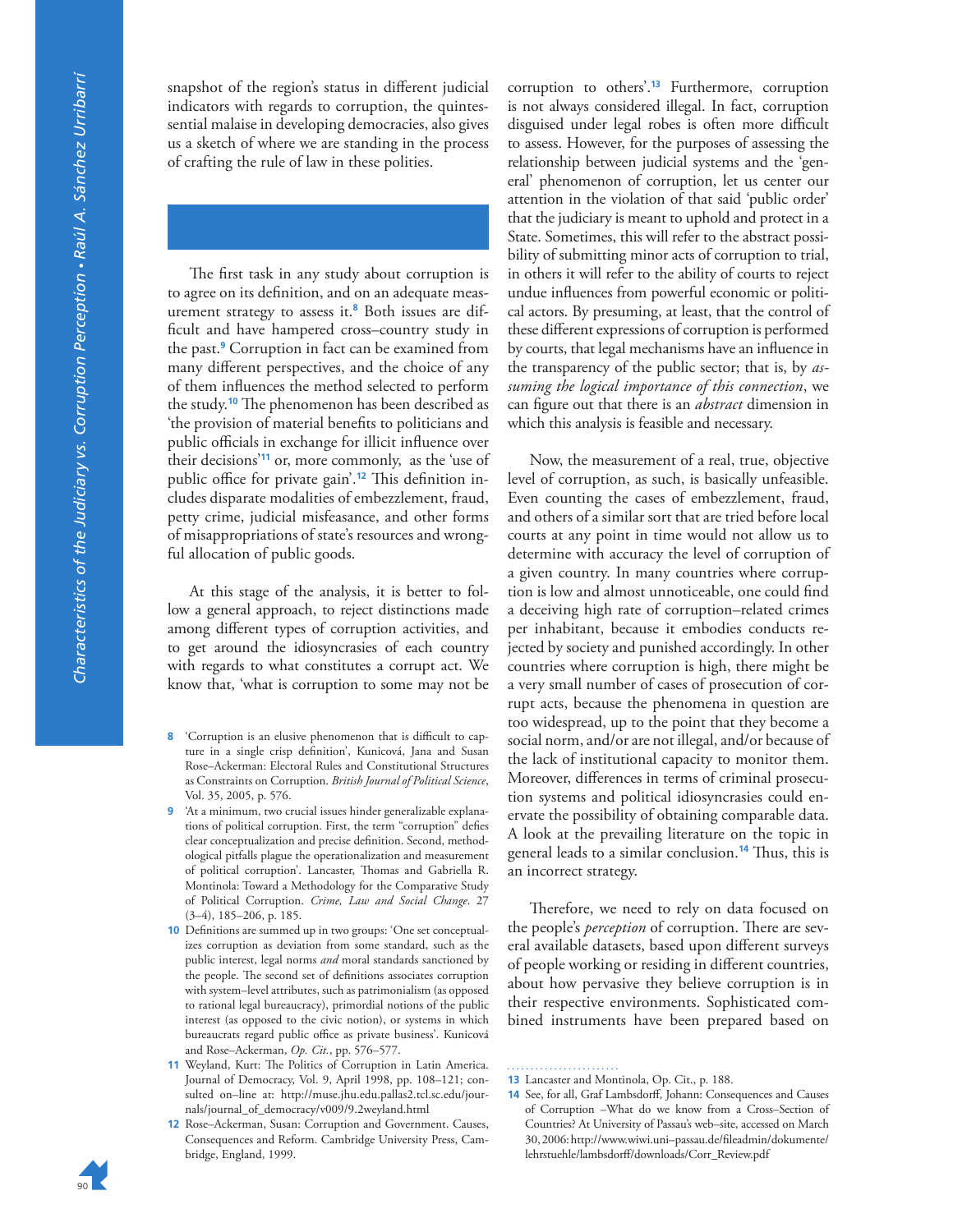these studies. The most popular is the Transparency International's *Corruption Perceptions Index* (CPI). This instrument 'ranks more than 150 countries in terms of perceived levels of corruption, as determined by expert assessments and opinion surveys';**<sup>15</sup>** in this respect, countries are given a score between 10 (more clean/less corrupt) and 0 (less clean/more corrupt).<sup>16</sup> The data is available yearly between 1995 (first edition) and 2005 (last edition).

The index is prepared out of '16 different surveys of business people'. This raises an immediate concern: Is this 'perception' an unbiased assessment of a country's real level of corruption? Transparency International experts express that this is an assessment of 'experienced respondents'**<sup>17</sup>** that includes perceptions by foreign non–residents, neighboring non-residents and residents. They also highlight

**With** 

**respect to the relevance of judicial/legal systems, the influence of country's type of legal system on 'good governance' has been assessed, with the main distinction being made between Socialist and Civil Law systems –arguably less effective in curbing corruption– versus Common Law systems, which are meant to enforce private rights more efficiently and, therefore, reduce corruption incidence.** 

that the 'data correlate well with each other, irrespective of (the) different methodology'.**18** According to Treisman, who used an earlier version of the database as his measurement of corruption in a comprehensive study about the causes of this phenomenon, 'the consistency of (TI's and the other instruments') across time period, source, and method of construction reduces the risk that one is analyzing the quirks or guesses of individual organizations'.**19** For instance, in the case of the 2005 publication, all surveys considered use a ranking of nations, and measure the 'extent' of corruption,**<sup>20</sup>** without reference to any other variable. Although there seems to be some variation due to the nature of the sources

consulted by the organization, the purpose is to provide a 'snapshot of the views of businesspeople and country analysts'.**<sup>21</sup>**

The CPI database has been consistently used by scholars from different disciplines to do

**15** Taken from http://www.transparency.org/policy\_and\_research/

. . . . . . . . . . . . . . . . . . .

- survey\_indices. **16** 2005 Transparency International's Corruption Perceptions In-
- dex web–site at http://www.transparency.org /policy\_and\_research/surveys\_indices/cpi/2005).
- **17** (TI, ' CPI Methodology', p. 1), The list of surveys used for the 2005 CPI can be consulted at Ibid, p. 2.
- **18** Ibid, p. 6.
- **19** Treisman, Op. Cit., p. 410.
- **20** The phrase extent of corruption 'seems to equally reflect the two aspects, frequency of corruption and the total value of bribes paid' (CPI methodology, p. 5).
- **21** Ibid, p. 3.

cross–section and/or time–series assessments of the causes of corruption. This is an additional advantage of using this database: it allows easier comparisons with results obtained from previous research.

What are the causes of corruption? What explains that some countries have greater corruption levels than others? Recent years have witnessed an impressive array of works exploring the political, economic, cultural, legal and ethical dimensions of corruption. A comprehensive survey of the most recent quantitative–based literature is provided by Graf Lambsdorff;**<sup>22</sup>** who classifies the works by the type of explanation analyzed and gives an efficient

> summary of the main evidence provided so far. Others good reference frameworks are provided by Adsera et. al.,**23** Andvig and Fjeldstad,**24** and Treisman.**<sup>25</sup>** With the wider objective of studying what impacts good governance, La Porta et.al.**<sup>26</sup>** , among others, make also a significant contribution. These are only a handful of the myriad works that have surged in the last years in this respect.

With respect to the relevance of judicial/legal systems, the influence of country's type of legal system on 'good governance' has been assessed,**<sup>27</sup>** with the main distinction being made between Socialist and

Civil Law systems –arguably less effective in curbing corruption– versus Common Law systems, which are meant to enforce private rights more efficiently and, therefore, reduce corruption in-

**22** Op. Cit. See also, Corruption in Empirical Research – A Review. Transparency International Working Paper: http://wwwuser. gwdg.de/~uwvm/downloads/contribution05\_lambsdorff.pdf

- **23** Adsera, Alicia; Carles Boix and Mark Payne. 2003. Are You Being Served? Political Accountability and Quality of Government. Journal of Law Economics & Organization 19 (2): 445–490.
- **24** Andvig, Jens Christian and Odd–Helge Fjeldstad. 2001. "Corruption: A Review of Contemporary Research." Norwegian Institute of International Affairs Report 268. Oslo.

**25** Treisman, Op. Cit.

- **26** LaPorta, Rafael; Lopez–de–Silanes, Florencio; Shleifer, Andrei and Vishny, Robert: The Quality of Government. Journal of Law, Economics and Organization. Vol. No. 15 (1), 1999, pp. 222–279.
- **27** For instance, see LaPorta et. al., Ibid.

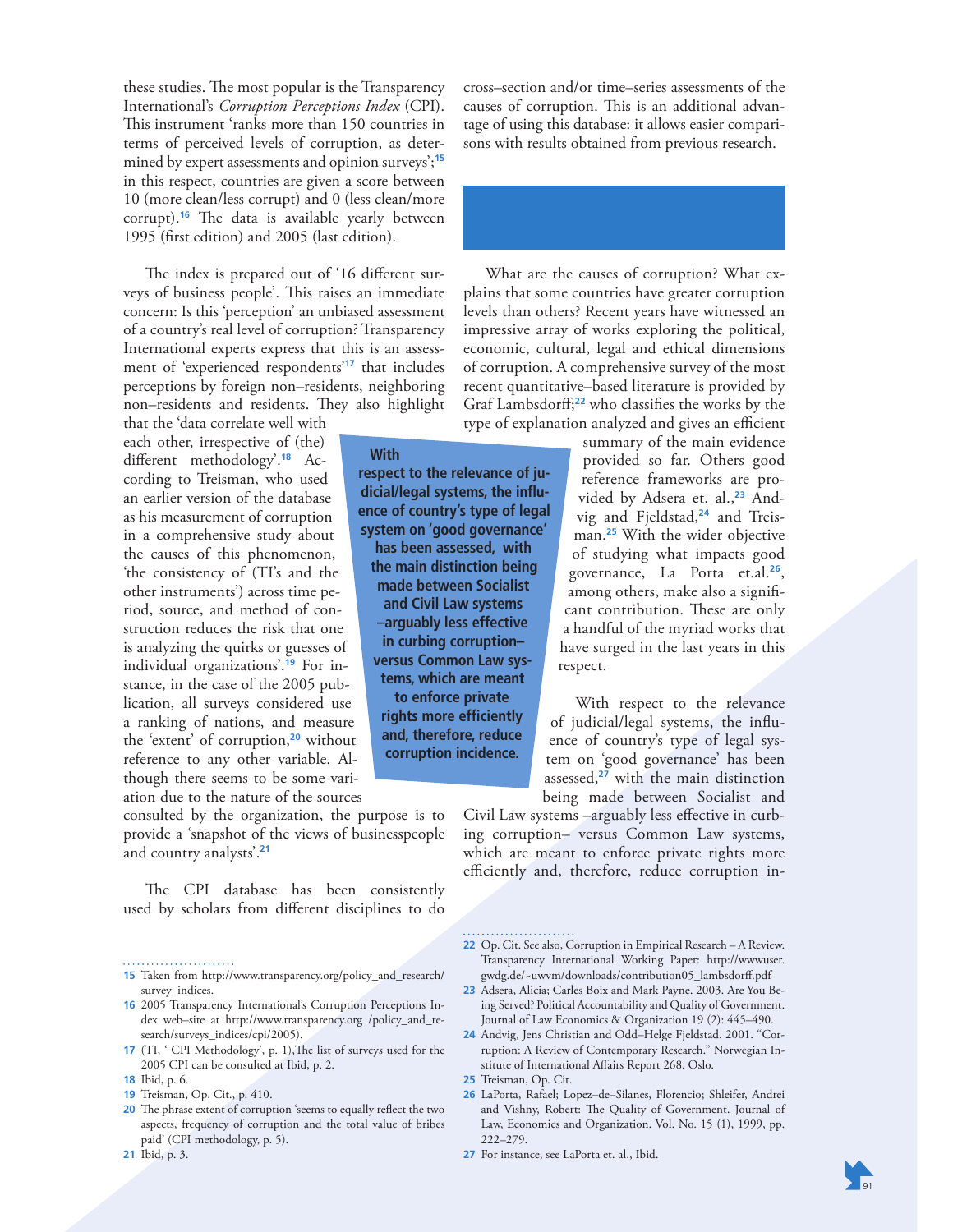cidence.**<sup>28</sup>** However, there have been reservations about the validity of this classification.**<sup>29</sup>** A more careful evaluation should also include an assessment of the specific characteristics of each legal system, especially of the new legal trends that have blurred the traditional differences between them; such as constitutional review; arbitration; type of criminal prosecution model; new substantive criminal law rules; tax law, competition law and administrative law; the hierarchy of legal sources (statute–based or jurisprudential), and so forth, all of which might have a significant impact on the relationship between legal systems and corruption perception.

Now, a related, but different question is the relevance that characteristics of the judicial systems have in explaining corruption perception. Although the literature about the assessment of comparative judicial performance has increased vastly, few studies have attempted to explore this relationship in a systematic manner.<sup>30</sup> The ideal way to do this would be to come up with a single measure of judicial quality. Such a measure, however, is not readily available. Hence, at the most basic level, given the intellectual and methodological complexity of such task, it is better to rely on indicators of court's efficiency and quality, familiar to judicial reform experts.

Following this approach, 'judicial administration is defined by the concepts of efficiency, access, fairness, public trust, and judicial independence'.**<sup>31</sup>** We could add the problem of judicial corruption or,

- **28** In this regard, Treisman comments that it has been argued that legal cultures coming from a British colonial past show a greater concern for procedures more than those which belong to other cultures, but that the overlap between legal system and colonial experience is not perfect. In fact, he finds out that former British colonies show significant lower perceived level of corruption; but he does not find a statistically significant disadvantage for having a Hispanic or Portuguese colonial past. On the other hand, Treisman's statistical model's results suggest that countries with Common Law and a period of British rule have lower perceived corruption, British heritage without Common Law may also have lower perceived corruption; but countries with common law without British cultural influence have higher corruption. See Treisman, Op. Cit.
- **29** See Voigt, Stefan: Are international merchants stupid? A Natural experiment refutes the legal origin theory. International Centre for Economic Research. Working Paper No. 21/2005.
- **30** According to Graf Lambsdorff, Op. Cit., the World Bank has assessed the quality of the judiciary, finding that an index of the predictability of the judiciary has a significant positive impact in the level of corruption in 59 countries. However, that study did not break down the index into the different variables that, in this respect, should be taken into consideration. The purpose of this paper is to look into the different variables first, before proceeding to elaborate a complex index that could do justice to the influence of the different court indicators.
- **31** Dakolias, Op. Cit., p.5. See also Buscaglia, Edgardo and Maria Dakolias: Comparative International Study of Court Performance Indicators: A Descriptive and Analytical Account. Legal and Judicial Reform Unit Technical Paper. The World Bank (1999).

more specifically, the proclivity of judges and other judicial personnel to use their appointments for their own benefit, as one of the greatest contributors to general perception of corruption. All these concepts are different and deserve theoretical insight on their own merit. However, the most important point to remark is that 'these categories are closely interdependent',**<sup>32</sup>** which actually means that the fullest assessment of the impact of the judiciary in corruption should include them all. When evaluating the relative impact of judicial reform programs, Dakolias focused on court *efficiency*. This concept embodies '(. . .) the use of resources to produce the most of what a court system values where the values are timeliness individual attention to cases and effective advocacy'.<sup>33</sup> The problem of efficiency is related to time and ultimately to *quality*. Several problems in the judiciary such as congestion, cost and delay are typical of an inefficient judiciary. Issues such as the lack of personnel to deal with cases and the poor incentives for judges in terms of good salaries and benefits, reputation, adequate equipment and training come immediately to our minds as some of the causes that might explain the lack of efficiency.

In sum, as we know, basic problems in the organization of the judiciary lead to a lack of capacity for administrating justice, for producing decisions timely and efficiently. Thus, the aforesaid analysis focused on the following indicators: '1) Number of cases filed per year; 2) Number of cases disposed per year; 3) Number of cases pending at year end; 4) Clearance rate (ratio of cases disposed to cases file); 5) Congestion rate (pending and filed over resolved); 6) Average duration of each case; and 7) Number of judges per 100,000 inhabitants'.**<sup>34</sup>** Not all of these aspects are related to efficiency; some of them deal with *quality*, especially number of judges per inhabitant, and the time judges take to decide cases, that is, duration. The idea is clear: Given our lack of adequate and uniformly–agreed measurement strategy for these concepts, an initial analysis should explore each one separately.

Hence, I used Dakolias' this framework as a platform to start assessing the relationship between judicial performance and corruption. I restricted my analysis to the information provided by the World Bank's web–site, 'Legal and Judicial Sector at a Glance: Worldwide Legal and Judicial Indicators', which was collected from diverse sources, such as government representatives, legal and judicial sector actors, and official government resources,

**32** Ibid. **33** Ibid., note 17. **34** Ibid., p. 7.

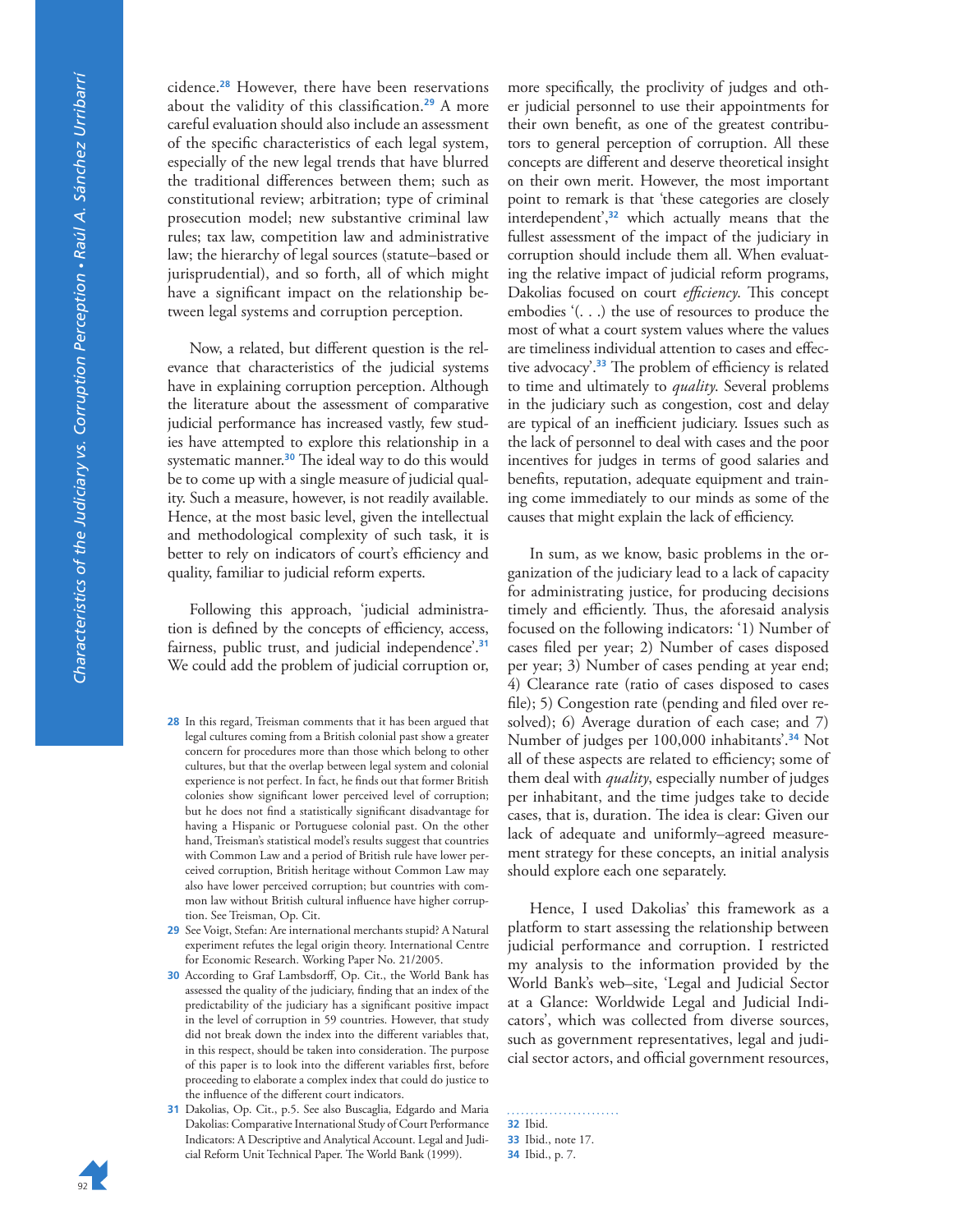including documents and web materials;**<sup>35</sup>** and to data from the latest Report on Judicial Systems by the Justice Studies Center of the Americas (JSCA– CEJA),**<sup>36</sup>** a comprehensive database of the Inter– American context. Accordingly, this preliminary assessment was focused on the following variables, which are closely related to the efficiency and quality of the judiciary: Spending in the judicial sector per inhabitant; salaries of the high court and lower court judges; number of judges per inhabitant; and clearance rate in civil courts.

All of the aforementioned indicators are intrinsically related to a judiciary with good performance. However, each one of these indicators has a connection with corruption perception of its own. The theoretical reasons that lead to a separate analysis of each indicator –and, therefore, to separate predictions– are the following:

**Investment in the judiciary:** A first theoretical premise is that greater spending in the judicial sector should be associated with a more capable judicial system and, therefore, with lower levels of corruption perception. Conversely, poor investment in the judicial sector should lead to a lack of a capacity of the judiciary to uphold rule of law and deter wrongdoings, including those activities catalogued as 'corruption'; along with a generalized clumsiness to deal with commercial and civil cases efficiently. Moreover, a poorly funded judiciary contributes directly to increasing the people's perception of corruption: Any person –not only businessmen– should tend to find a country more corrupt if one of its most distinctive institutions shows signs of neglect.**<sup>37</sup>**

- **35** Last checked at http://www4.worldbank.org/legal/database/ Justice/. This web-site has been specially devised with a view to ease the measurement of benchmark progress with regards to judicial reform projects
- **36** www.cejamericas.org. See the 2004–2005 version of the 'Report on Judicial Systems in the Americas' (http://www.cejamericas.org/reporte/muestra\_portada.php?idioma=ingles).
- **37** However, there is also another possibility: That is, given the growing awareness in governments, multilateral institutions, the international business community, policy–makers of different sort, and so forth, about the impact of the judiciary –not only in reducing corruption but with regards to other aspects of state–building and the development of a thriving private sector in the economy– there might be countries where contrary to our expectancies investment in the judiciary is high, despite a poor performance with regards to corruption. What would these cases be? We do not analyze in this paper time–series data that would allow us to measure the changes that have taken place in investment in the judiciary in the past; especially after the 1980s, when many countries undergone liberal–democratic revolutions that should have increased investment in the judiciary as a method to increase governance and state-building. Therefore, there might

This variable is conceptualized in terms of the money spent per inhabitant, taking into account purchase power parity. I would like to remark that this should not be taken as an infallible indicator of judicial administration efficiency, because money invested does not guarantee efficient results. There is also the possibility that this greater spending is, at least in part, due to the greater concern about widespread corruption. Moreover, richer countries would have more money to spare and, probably, would have to channel a lower percentage of resources to have a functional judiciary.<sup>38</sup> Thus, from this discussion, the following statement results:

#### **Prediction 1 (H1): Greater Investment in the judiciary should be negatively associated with corruption perception**

**Number of Judges per capita:** The reasons to analyze this indicator are similar to the ones already provided above: Instead, now the focus is on the availability of *human* resources. Following the discussion extended in the previous paragraph, we should expect that the greater the number of judges per inhabitant, the lower the level of corruption. Similar caveats explained before apply in relation to the possibility that a greater number of judges could also be associated with higher levels of corruption, though, but this should be an exception, not the expected pattern.**<sup>39</sup>** Hence, we have this statement:

## **Prediction 2 (H2): The number of judges per capita should be negatively associated with corruption perception**

**Congestion and Clearance rates:** Now, with regards to performance, backlogs are an excellent indicator of a dysfunctional judicial sector. An efficient judiciary should, above all, produce and deliver timely decisions. A judge's duty is to decide, and decide quickly and accurately… *justicia tardia*  no es justicia<sup>2</sup>. The existence of large backlogs in the

be countries where investment in the judiciary is high but which, anyway, suffer from high corruption perception; either because there has not been enough time for their judicial–reform agendas to make any significant changes; because the reforms have been inefficient and lack sound results, or because other exogenous reasons continue to drive perception high or outweigh the efforts made in this respect. The latter possibility is especially important –many judicial reform efforts, despite being successful, are not acknowledged by the general public or by the direct users of the judicial system, because other factors, either about the judiciary or of another sort, make them disregard the efforts made.

- **38** In a further large cross–country assessment, issues such as the disparity of countries' size and resources will be captured by some of the other explanations that I have cited above.
- **39** Another similar evaluation can be made with respect to court's personnel, and the proportion of personnel vis-à-vis judges. This indicator would be part of a holistic evaluation of court efficiency.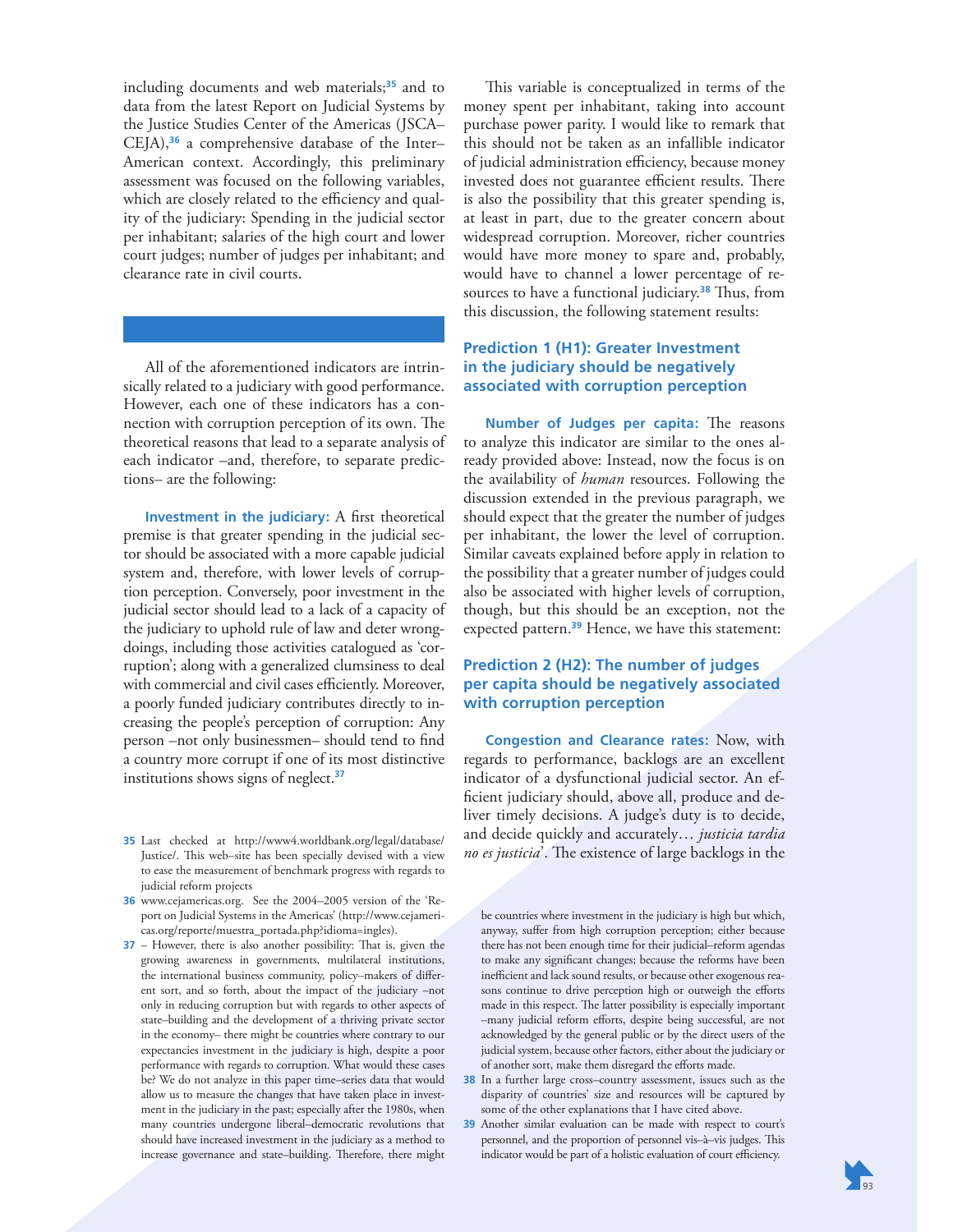judiciary should provide a good proxy of rampant inefficiency, with judges who are failing to perform their most basic duties; therefore, this should also be associated with higher perception of corruption. In many countries, the lack of capacity to deliver timely decisions provides an incentive for judges or judicial employees to engage in receiving unduly perks from litigants who are interested in getting their decisions quickly (and often for the benefit of the 'contributor'). Furthermore, as we know, the 'congestion' phenomenon is usually related to another aspect: The capacity of the courts to decide as many cases as are filed. Moreover, a large accumulation of cases should be a good indicator of a long time to decide: Backlogs do not grow overnight.

This group of phenomena: Backlogs, failure to clear the cases' docket and untimely decisions are interrelated. Despite its diverse relationship with corruption perception, for the purposes of the present work it is enough to focus on any of them. Given the availability of clearance rates in the databases that we used for this work, I decided to rely on this indicator in particular. Thus, the prediction is:

### **Prediction 3 (H3): A Higher clearance rate should be negatively associated with corruption perception**

**Salaries:** Countries where judges receive sufficiently large and 'encouraging' salaries should have a lower perceived level of corruption. The most evident justification for this criterion is that judges that are paid decent salaries have a lower interest in looking for side–payments as a means to obtain a good standard of living, beyond the more important reason that good remunerations will attract the best candidates for the judicial posts. A similar rationale applies across all the judiciary: Judges should be well–funded, not only in the high spheres (that is, members of the high courts) but more specially in the middle–rank and lower courts, which are the ones that most citizens have greatest access to, and where they will perceive corruption taking place more fiercely. This leads us to a fourth, and definitive, statement:

#### **Prediction 4 (H4): Higher salaries of judges should be negatively associated with corruption perception**

Moreover, an additional issue should be borne in mind: Most of the characteristics of the judiciary that I mention here can be considered both causes and consequences of corruption. Sometimes it is too difficult to assure in what direction runs the causality link. In a country suffering from widespread corruption, it is reasonable to assume that

the administration of justice is deprived of key resources and, more importantly, would suffer from high *judicial corruption* itself. This is only one example from several potential situations that illustrate the difficulty of this analysis. However, this does not make the identification of trends less interesting or useful.**<sup>40</sup>**

This analysis is limited to assess the relations between the judicial systems' characteristics established above, and the relative level of corruption perception.**<sup>41</sup>** Eighteen (18) Latin American countries are included: Argentina, Bolivia, Brazil, Chile, Colombia, Costa Rica, Dominican Republic, Ecuador, El Salvador, Guatemala, Honduras, Mexico, Nicaragua, Panama, Paraguay, Peru, Uruguay and Venezuela. Please take into account that information of all indicators is not available for all of these countries in the two sources consulted. Table 1 summarizes the data at hand:

#### *Table 1: Descriptive Summary of the Database*

| <b>Variable</b>                              | obs. | mean     | std. dev. | min.     | max.     |
|----------------------------------------------|------|----------|-----------|----------|----------|
| <b>CPI2005</b>                               | 18   | 3.48     | 1.33      | 2.1      | 7.3      |
| <b>Investment in</b><br>the Judiciary        | 15   | 26.3     | 18.91     | 6.01     | 88.18    |
| <b>Salary High</b><br><b>Court Judge</b>     | 9    | 192845.3 | 101954    | 94437.91 | 408838.6 |
| <b>Salary Lower</b><br><b>Court Judge</b>    | 9    | 73790.2  | 38680.42  | 33168.54 | 147824.6 |
| Judge per<br><b>Inhabitants</b>              | 16   | 8.98     | 3.21      | 5        | 16.88    |
| <b>Clearance Rate</b><br><b>Civil Courts</b> | 15   | 0.71     | 0.27      | 0.16     | 1.17     |

Notes: Data from 2004, unless such year not available and replaced for the nearest<br>possible year. Most data comes from the 2004-2005 JSCA-CEIA Report (2nd Edition)<br>available on-line at http://www.cejamericas.org/reporte. T

Web-site, *Op. Cit.*<br>CPI2005: Transparency International's Corruption Perception Index 2005.<br>Investment in the Judiciary: Measured as amount of resources devoted to the judiciary<br>per capita, in purchase power parity US dol courts, yearly.

- **40** On the other hand, the great variation across countries in terms of judicial and legal systems makes this study even more difficult. What could represent a sufficient proportion of judges per inhabitants in one country would be absolutely unacceptable in other. The same happens with other variables, such as the salaries of judges, and so forth. As we mentioned before, some of those variations are mitigated by the fact that the legal systems, along with other characteristics, are similar. However, I am aware that a larger cross– country study would have to incorporate controls for the different types of legal systems, an issue that I will address in the future when we expand the present research to a larger universe of polities.
- **41** Some preliminary descriptive statistics, correlation figures and basic regression results are available; however, for the sake of making this paper appealing to the broadest possible audience, I do not include them in this report. Moreover, the figures in question will make more sense when analyzed in our future larger project.

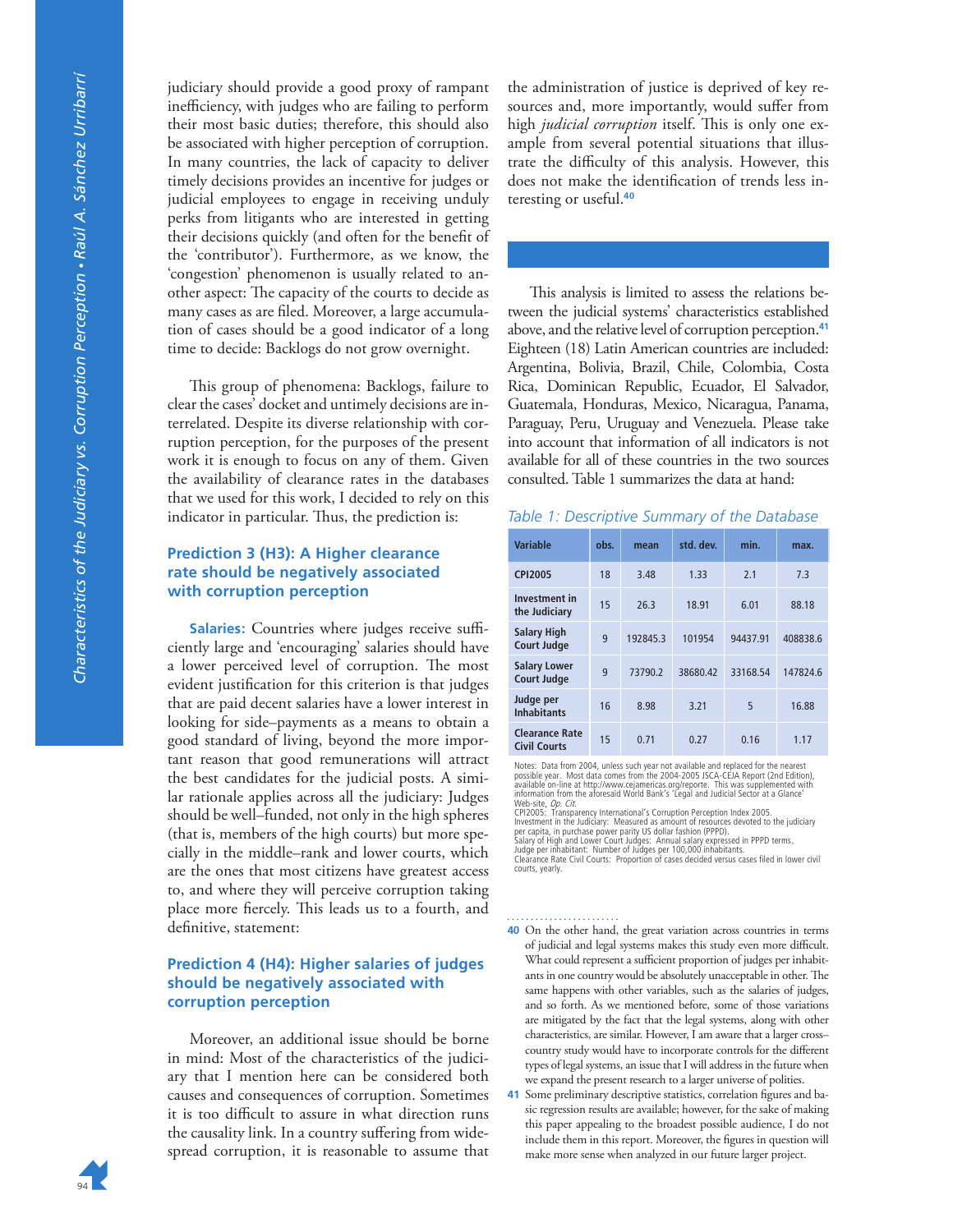Despite the relatively small size of this group, especially with regards to some categories, there is ample variation. The country in the sample with the lowest perceived corruption is Chile, which enjoys a rating of 7.3 points, whereas the one with the highest perceived corruption is Paraguay, with 2.1 points. Many countries rank between 2 and 4 points, however. We find similar disparities with regard to investment in the judiciary, with a minimum of 6.01 PPPD invested per inhabitant in the country with the highest perceived corruption, that is, Paraguay, whereas the highest investment is in Costa Rica, which ranked second in terms of perceived corruption in our sample, with a whopping 88.18 dollars invested per inhabitant.

Salaries offer another impressive range of cases, with significant differences between high and lower tribunals, and large ranges in both indicators. We only have comparable data from nine countries, however, so our conclusions in these two items are more limited and open to improvement.**<sup>42</sup>** With regards to the number of judges per 100,000 inhabitants, the country with the lowest rate is Chile, with 5 judges per 100,000 inhabitants, whereas Costa Rica has the greatest figure with 16.88. Lastly, the lowest figure with regards to the clearance rate is Ecuador, whereas several countries have high rates of clearance, even over 1, such as Panama or Colombia (where it is likely that recent judicial reform efforts are showing signs of progress).**<sup>43</sup>**

Therefore, even in a relatively small universe of cases, in a region where there are supposed to be greater similarities, we can find great differences with respect to every variable. This makes a strong call for a more profound evaluation of each one of the statements laid out.

**Investment in the judiciary:** The first statement that we proposed is that investment of the judiciary is negatively associated with corruption perception. At first glance, the relationship in the Latin–American context matches the predicted trend.

#### *Figure 1: Investment in the Judiciary v. Corruption Perception (regression line in scatter–plot)*



**42** We could have improved each of these categories by searching for each information item via contacting the judicial administration bodies, or resorting to data provided from other sources. However, we decided to rely on the said two sources for this first assessment. A larger project would probably include data collection by contacting each judiciary separately, or local bodies that could provide us with this information.

43 The clearance rate data, which measures the number of decisions issued by lower civil courts as compared to the number of cases filed, is also open to improvement. More careful analysis is merited to make sure that we are comparing similar data. This is a very sensitive indicator, which depends on one conceptualization of what is a 'filed' or 'decided' case; also on when a case is considered 'filed' or 'decided'; on the particular level of the judiciary that is being analyzed (in this case, civil lower courts, although a few countries the indicator also embodies other courts); and so forth.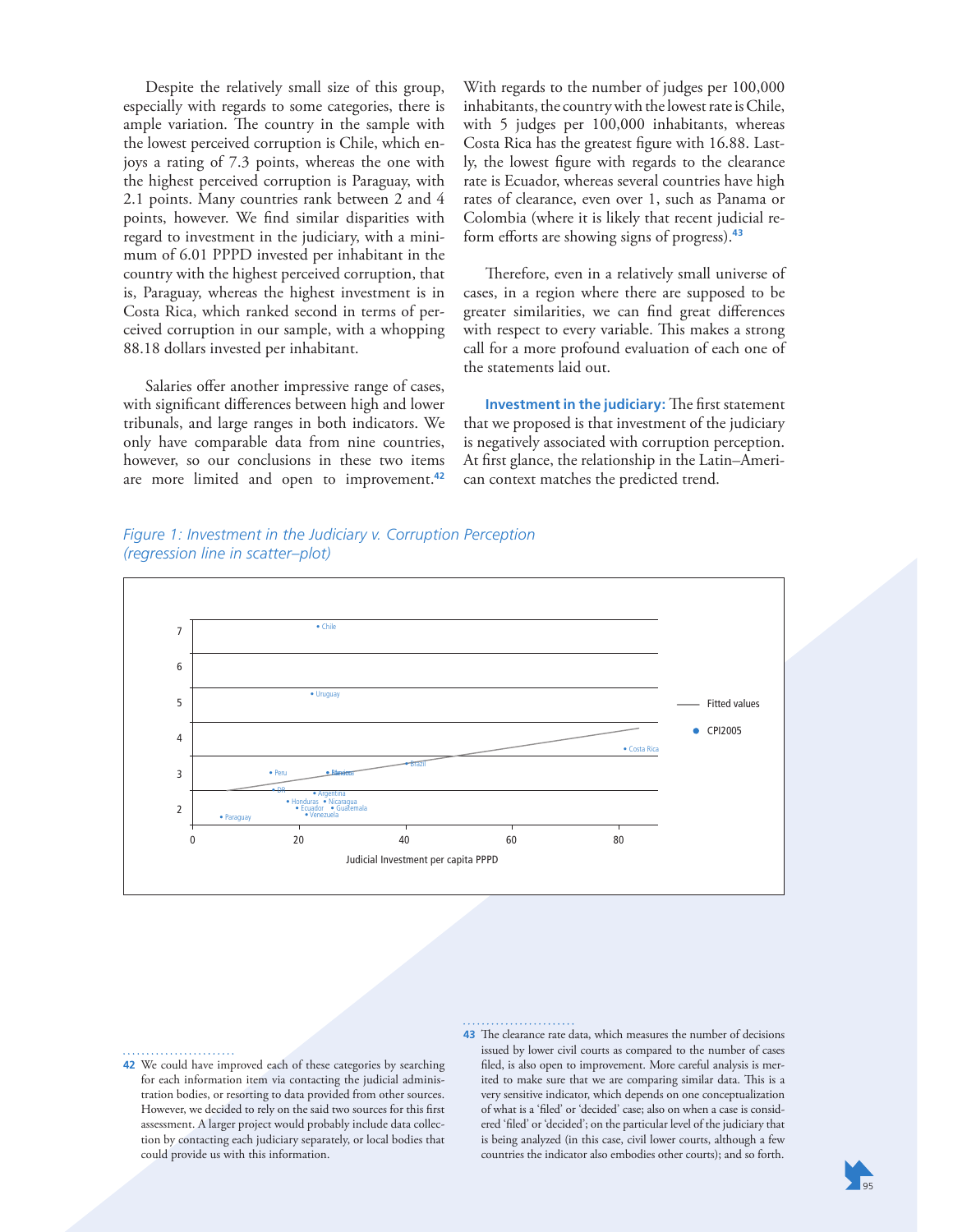From the graph above we can draw several interesting conclusions. First of all, there is a weak, although clear association between these two variables. A higher investment in the judiciary coincides with a lower level of perceived corruption. A case–by–case analysis also shows provocative suggestions. As we highlighted, the country with the lowest investment per inhabitant in the judiciary ranks at the bottom in corruption perception, that is, Paraguay, with other countries with low levels of corruption not too far in the scene. There are no surprises in this category; there is no country that radically differs from what was expected. Peru and Dominican Republic, the next two countries with lowest investment in the judiciary, are not the next two in the scale of corruption, but they still rank relatively low in the scale, with 3 and 3.5 points respectively. Honduras, Ecuador and Venezuela follow suit, all countries where corruption is high. Furthermore, two of the four countries with lowest corruption perception in the region, Costa Rica and Brazil, happen to be those which more heavily invest in their judiciaries, and Chile and Uruguay are not far from this standard either. These findings strengthen our perception that this relationship needs to be explored more carefully.

From this latest conclusion, one should not venture to assess that a potential solution for improving the corruption score, or any other indicator of good governance, is to invest more in the judiciary. Sure, this contributes to the idea that a readily and effective investment in the judicial system should have some impact in the people's perception of corruption, especially of those who are more commonly surveyed in this type of studies, *i.e.* the business and political leadership community. But having observed that the relationship is *far* from perfect is also evidence of the fact that a careful evaluation of the situation is also necessary before making any quick conclusions.

**Number of Judges per capita:** With regard to the second hypothesis, namely, that a greater number of judges per capita should be associated with lower corruption, the data did not offer a relatively simple panorama, as in the previous case. I actually expected a somewhat clearer degree of association between both variables, since one of the best indicators of a lackluster judiciary is, precisely, the low number of judges, affecting access to justice and, therefore, affecting people's perception of good governance and, potentially, corruption.

*Graph 2: Judges per 100,000 inhabitants v. Corruption Perception (regression line in scatter-plot)* 



In this graph, the relationship is weaker. Chile, the leader in the region in terms of low corruption perception, is a country with a small number of judges per inhabitant as compared to their Latin American neighbors. This interesting observation present more questions than answers; if in a larger evaluation of the relationship between these two variables, including a larger number of countries, we find that such a connection exist, then Chile

would present an interesting case. Next, Uruguay and Costa Rica, the two countries with lowest corruption perception in the continent after Chile, are the top countries in terms of judges per inhabitant. In the case of Costa Rica, the size of the judiciary coincides with being the country with a larger investment in its judiciary. It has also traditionally been well ranked in the CPI index. Then, the picture becomes more complicated. Peru, Dominican

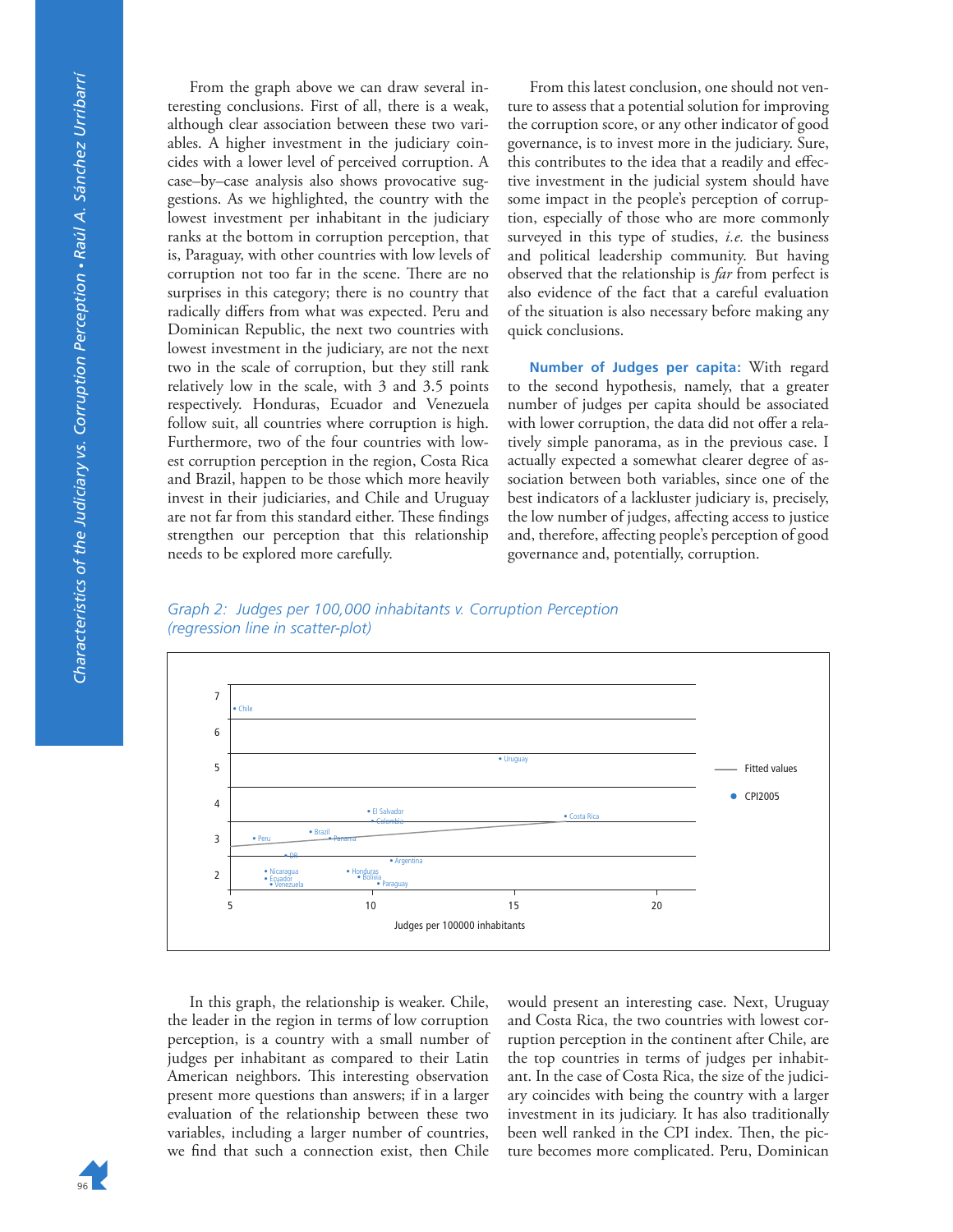Republic, Nicaragua, Ecuador and Venezuela have no more than 7 judges per inhabitant, well below the average, and the latter three are part of the group with worst corruption perception.

Nevertheless, although the relationship seems to go in the predicted direction, the picture is less than convincing. There are several cases clustered in the middle which only add to confusion. Thus, any implications that we might draw from this graph would probably lack certainty, such as that the increment of the number of judges would not be related to low levels of corruption, or that judicial reform agendas should focus on increasing financial rather than human resources to have a more efficient judiciary. Although in a future analysis we will insist in the premise that a greater number o judges is related to lower corruption perception; for the time being, our preliminary observations present a less compelling case than with the case of investment in the judiciary.

**The relationship between clearance rate and corruption perception:** With respect to Prediction 3, that is, the relationship between the lower civil courts' capacity to clear their dockets and the perceived level of corruption, graphs 3 & 4 present two sets of results. The first graph includes Ecuador  $\&$ Uruguay, were clearance rates were suspiciously low (0.16 & 0.18, respectively). Since I feared that this data in particular had been measured in different terms than the other countries', I prepared another graph without them. The results were as follow.

*Graphs 3 & 4: Clearance rate v. Corruption Perception (Regression line in scatter-plot)*



Recalling our predictions, we suggested that higher clearance rates should be associated with lower corruption. The results in the second graph –where we take out of the picture Uruguay and Ecuador– confirm this suggestion. Even without Colombia and Panama, the two countries where according to the data their lower courts with jurisdiction in civil cases (and where these results might be influenced by the success of recent judicial–reform efforts), the relationship still holds positive. Hence, in the future, when we test this same prediction in a larger setting, we will keep this analytical framework.

 However, beside this simple analysis, we confront a complicated scene, similar to the analysis of the relationship between corruption and the size of the judiciary in Graph 2 and, thus, less simple than

the results shown in Graph 1. The countries with the worst perception of corruption in this dataset are not clustered in the bottom–left corner of the graph. Rather, they are scattered across the clearance rate. Guatemala, Argentina, Venezuela and Dominican Republic, countries with high levels of corruption, with problems to clear their dockets but which seem to outperform other judiciaries, lie in the middle. Although this might be influenced by the fact that the standard deviation from the average does not seem to be so high, they are puzzling findings.

The conclusion, then, is that the current stage of the project does not allow us to see a relationship between congestion and clearance rates, as indicators of dysfunctional judiciaries, and high corruption. By increasing the database in the future we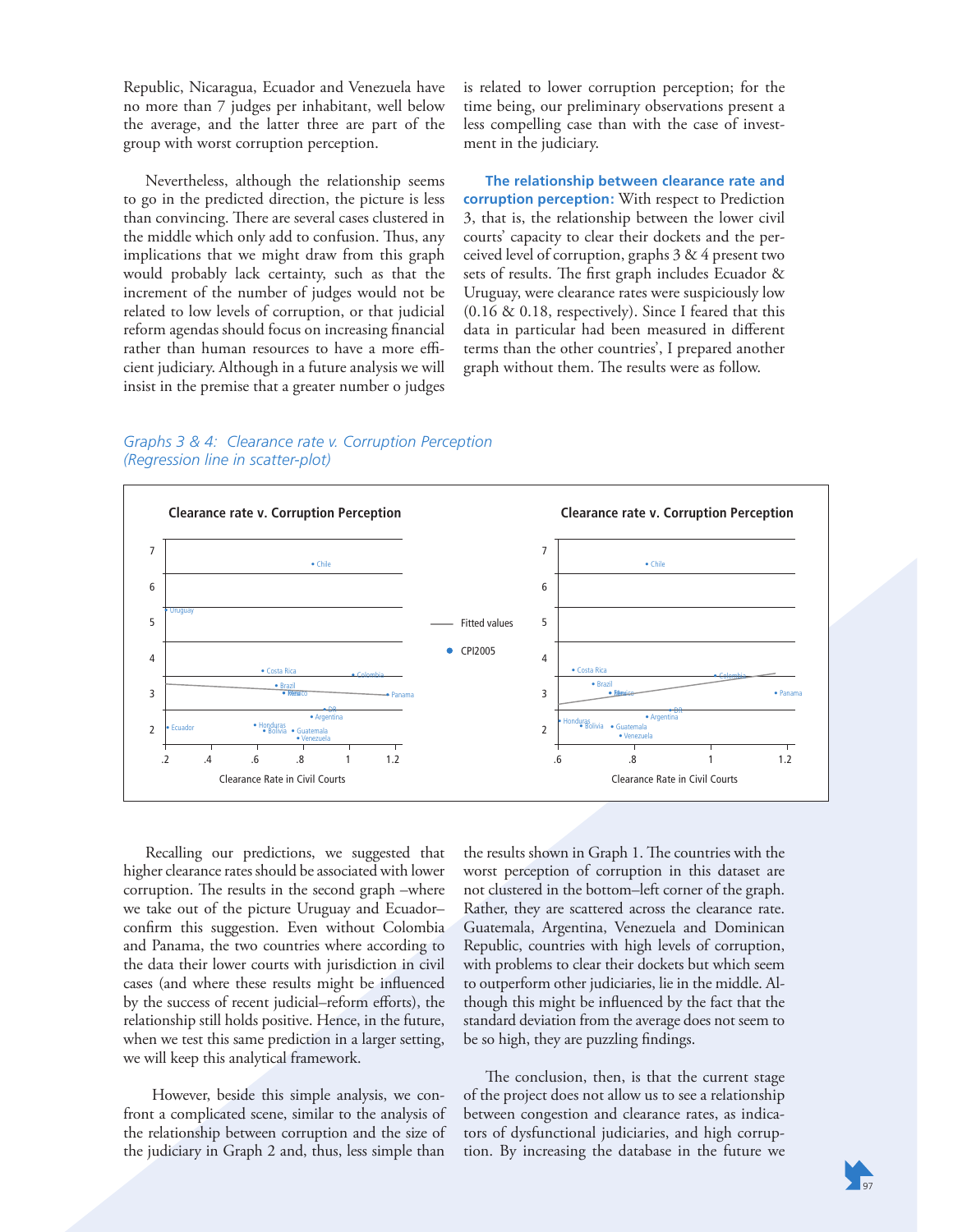will be able to assess this trend more appropriately. The collection of data, however, is delicate and, as we saw above, can affect any assessed trend significantly. It would also be interesting to match this results with the clearance rates of higher courts (Supreme Courts and 2nd–tier tribunals), to see if the picture becomes less blurred.

**Salaries:** Finally, with respect to statement 4, namely, the presumed existence of a positive association between the judges' salary and perceived corruption, a look at the next two graphs offers some interesting trends (although our dataset was very limited, only nine observations). Once again, the indicator is made in purchase power parity terms, to control for differences across countries with regard to the value of the currency

*Graphs 5 & 6: Salaries of High and Lower Court Judges v. Corruption Perception (regression line in scatter-plots)*



The two graphs tell us very different stories. The one for High Court judges shows a variety of cases with a somewhat weak inverted relationship between corruption perception and the Justices' salaries. The great majority of countries are placed in the lower–left corner of the graph, but they are not tightly clustered, so a relationship is too difficult to assume in any case. Maybe this is because of the effect of the outlier, Nicaragua. The annual salary for a High Court judge in this country is at least eight times the salary of a low court judge, and almost twice as much than the great majority of the other cases (in PPPD terms, if expressed in US dollars the difference is not so striking). Conversely, Costa Rica, a country with a lower perceived level of corruption and, according to the graphs cited above, with characteristics proper of an efficient judiciary, is the country where Justices receive the lowest salary (although anyway substantial). On the other hand, the lower court chart does not reflect a strong relationship between the judges' salaries and corruption, although there appears to be a feeble trend. Poor attention to the judges' economic condition is, as we pinpointed before, part of their proclivity to involve in corruption misdeeds, legitimize

corruption action or, at best, not performing their duties appropriately; thus, we should expect this relationship to be strong when more countries are incorporated into our analysis.

Despite I acknowledge that the method of analysis does not reach the level of sophistication necessary to evaluate causal links, the arguments explained *supra* still shed some light on the link between the judiciaries' characteristics and performance, and corruption perception.

There are two important conclusions that, at this stage, can be made. First, notice that all graphs, with the exception of Graph 5, and notwithstanding the limited data, show relationships that were expected at the theoretical level. This shows that this exercise is valuable and requires further consideration, incorporating more variables, increasing the methodological rigor of the study and, of course, incorporating more data. But this introductory analysis has the merit of pointing